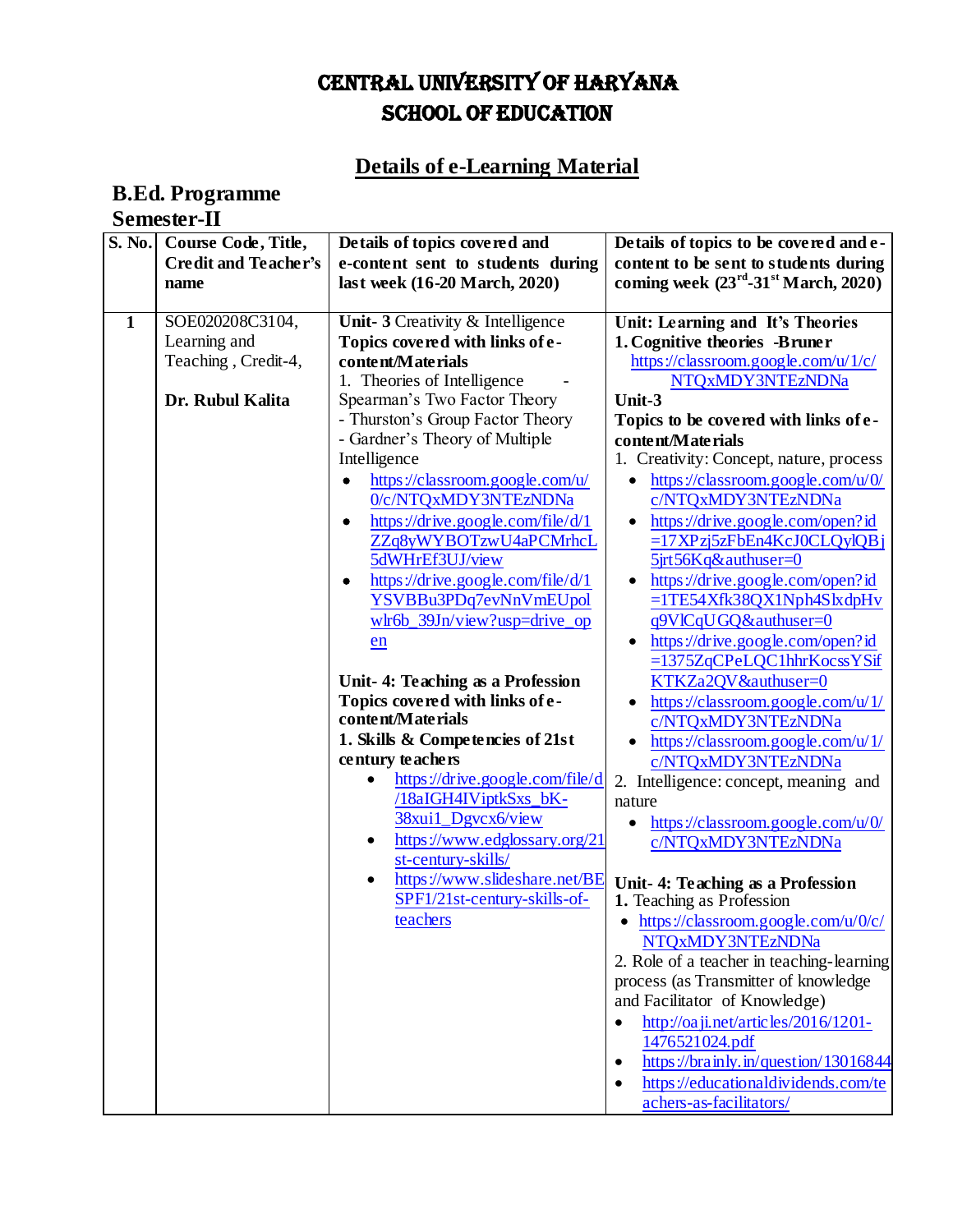|                |                                       |                                                       | https://www.teachermagazine.com.a<br>٠<br>u/articles/the-teacher-as-a-<br>facilitator-and-resource-person<br>3. Professional Ethics of Teachers<br>http://dspace.vpmthane.org:8080/js<br>pui/bitstream/123456789/1261/1/E<br>THICS%20IN%20PROFESSIONA<br>L%20EDUCATION%20FOR%20<br><b>TEACHERS.pdf</b><br>https://skoleneslandsforbund.no/wp<br>content/uploads/2015/02/Profesjons<br>etisk_plattform_engelsk.pdf<br>https://rajanmittalclasses.files.word<br>٠<br>press.com/2019/02/approved-by-<br>cp-final-code-of-professional-<br>ethics-7-feb-11.pdf |
|----------------|---------------------------------------|-------------------------------------------------------|------------------------------------------------------------------------------------------------------------------------------------------------------------------------------------------------------------------------------------------------------------------------------------------------------------------------------------------------------------------------------------------------------------------------------------------------------------------------------------------------------------------------------------------------------------|
|                | SOE020208C3104,                       | Unit II-Learning and It's                             | Unit-Learning and It's Theories                                                                                                                                                                                                                                                                                                                                                                                                                                                                                                                            |
|                | Learning and<br>Teaching, Credit-4,   | <b>The ories</b><br>Topics covered with links of e-   | Topics to be covered with links of e-                                                                                                                                                                                                                                                                                                                                                                                                                                                                                                                      |
|                |                                       | content/Materials                                     | content/Materials                                                                                                                                                                                                                                                                                                                                                                                                                                                                                                                                          |
|                | <b>Ms. Archana Yadav</b>              | 1. Learning: Concept and                              | 1. Learning by Classical                                                                                                                                                                                                                                                                                                                                                                                                                                                                                                                                   |
|                |                                       | <b>Characteristics</b>                                | conditioning and It's                                                                                                                                                                                                                                                                                                                                                                                                                                                                                                                                      |
|                |                                       | https://drive.google.com/drive/u/<br>$2/my$ -drive    | <b>Educational Implications</b><br>https://drive.google.com/drive/u/2                                                                                                                                                                                                                                                                                                                                                                                                                                                                                      |
|                |                                       | <b>Factors Affecting Learning</b><br>2.               | /my-drive                                                                                                                                                                                                                                                                                                                                                                                                                                                                                                                                                  |
|                |                                       | https://drive.google.com/drive/u/                     | <b>Behaviorist Theory: Learning</b><br>2.                                                                                                                                                                                                                                                                                                                                                                                                                                                                                                                  |
|                |                                       | $2$ /my-drive                                         | by Operant conditioning                                                                                                                                                                                                                                                                                                                                                                                                                                                                                                                                    |
|                |                                       | 3. Learning Theory: Learning by                       | https://drive.google.com/drive/u/2                                                                                                                                                                                                                                                                                                                                                                                                                                                                                                                         |
|                |                                       | <b>Trial and Error</b>                                | $/my-driven$                                                                                                                                                                                                                                                                                                                                                                                                                                                                                                                                               |
|                |                                       | https://classroom.google.com/u/2/c/N                  | 3.<br><b>Gestalt theory- Learning by</b>                                                                                                                                                                                                                                                                                                                                                                                                                                                                                                                   |
|                |                                       | TQ0NTA5MzQxNzha<br>4. Laws of Thorndike and Its       | insight<br>https://classroom.google.com/u/2/                                                                                                                                                                                                                                                                                                                                                                                                                                                                                                               |
|                |                                       | <b>Educational Implications</b>                       | c/NTQ0NTA5MzQxNzha                                                                                                                                                                                                                                                                                                                                                                                                                                                                                                                                         |
|                |                                       | https://classroom.google.com/u/                       | 4. Creativity: Concept and It's                                                                                                                                                                                                                                                                                                                                                                                                                                                                                                                            |
|                |                                       | 2/c/NTQ0NTA5MzQxNzha                                  | nature                                                                                                                                                                                                                                                                                                                                                                                                                                                                                                                                                     |
|                |                                       | 5. Behaviorist Theory: Learning                       | https://classroom.google.com/u/0/                                                                                                                                                                                                                                                                                                                                                                                                                                                                                                                          |
|                |                                       | by Classical conditioning                             | c/NTQxMDY3NTEzNDNa                                                                                                                                                                                                                                                                                                                                                                                                                                                                                                                                         |
|                |                                       | https://drive.google.com/drive/u/<br>$2/my$ -drive    | 5. Process of Creativity                                                                                                                                                                                                                                                                                                                                                                                                                                                                                                                                   |
|                |                                       |                                                       | https://classroom.google.com/u/0/c/NT<br>QxMDY3NTEzNDNa                                                                                                                                                                                                                                                                                                                                                                                                                                                                                                    |
| $\overline{2}$ | SOE020209C3104,                       | Unit-2: Knowledge: Indian and                         | Unit-2: Knowledge: Indian and                                                                                                                                                                                                                                                                                                                                                                                                                                                                                                                              |
|                | Knowledge and<br>Curriculum, Credit-4 | Western Views                                         | <b>Western Views</b>                                                                                                                                                                                                                                                                                                                                                                                                                                                                                                                                       |
|                | $\&$                                  | <b>Indian Views</b>                                   | <b>Western Views</b>                                                                                                                                                                                                                                                                                                                                                                                                                                                                                                                                       |
|                |                                       | 1. Buddhist Philosophy:                               | 1. Idealism                                                                                                                                                                                                                                                                                                                                                                                                                                                                                                                                                |
|                | Dr. Pramod Joshi                      | https://drive.google.com/file/d/1                     | https://classroom.google.com/u/1/c/N                                                                                                                                                                                                                                                                                                                                                                                                                                                                                                                       |
|                |                                       | JuOqlEWp70gcJEeAVtg26itm2<br>1KwfGvh/view?usp=sharing | DMxMzMzNjc1OTla/p/NTY3NDUw                                                                                                                                                                                                                                                                                                                                                                                                                                                                                                                                 |
|                |                                       |                                                       | MDE4NDNa/details                                                                                                                                                                                                                                                                                                                                                                                                                                                                                                                                           |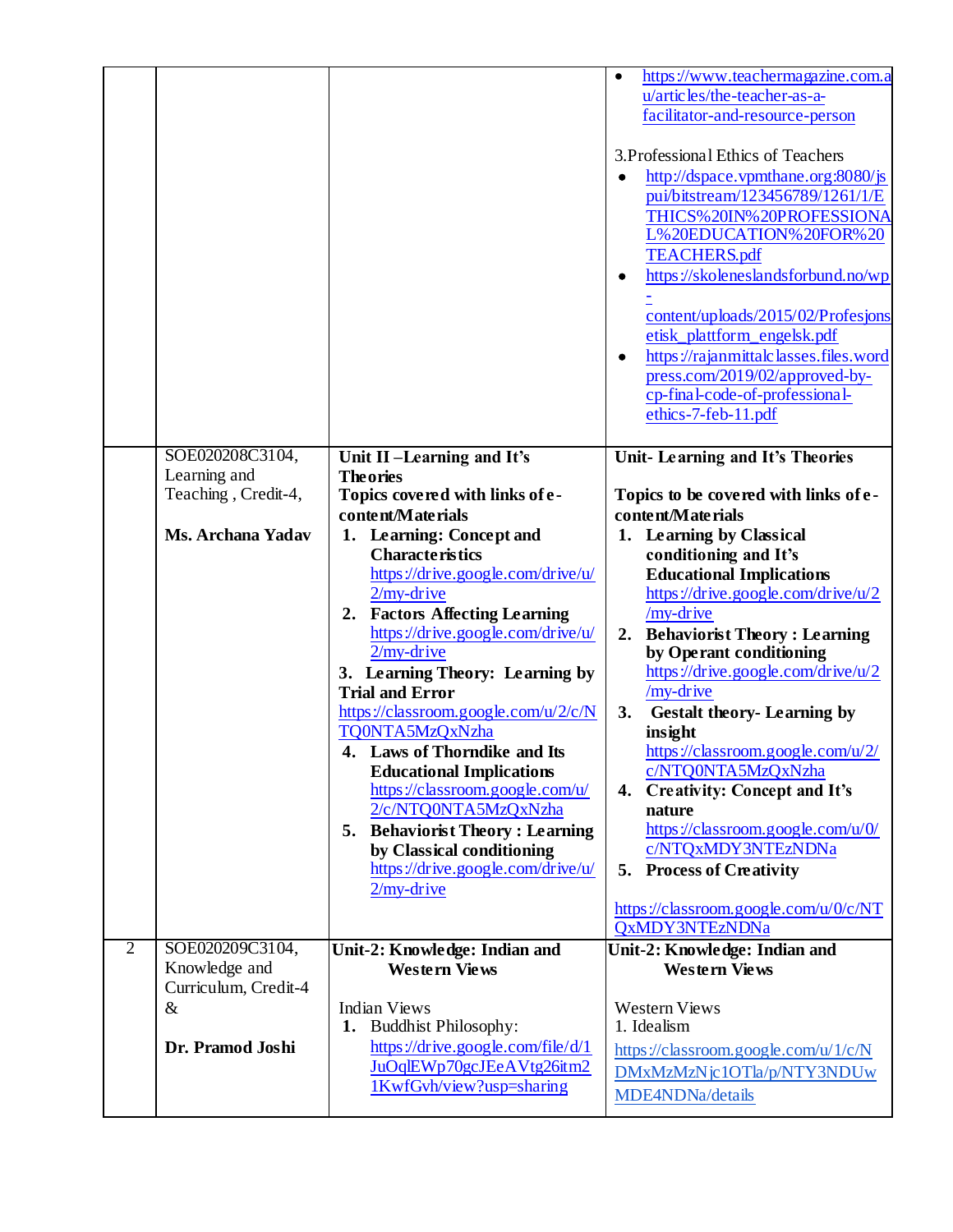|                                                                                   | Vedanta Philosophy:<br>2.<br>https://drive.google.com/open?id<br>=1COBxEYOa0qW26PrZSaHV<br>OJTYVCYyzuqb&authuser=1<br>Samakhya Philosophy:<br>3.<br>https://drive.google.com/open?id<br>q1xYJYAJQFfP25A<br>$=10k9oS$<br>$am5mgG1Qp-$ &authuser=1                                                                                  | 2. Naturalism<br>https://classroom.google.com/u/1/c/N<br>DMxMzMzNjc1OTla/p/NTY3NDUw<br>MDE5MjRa/details<br>3. Pragmatism<br>https://classroom.google.com/u/1/c/N<br>DMxMzMzNjc1OTla/p/NTY3NTY2N<br>jk2MTRa/details<br>Unit- III : Conceptual<br>understanding of Curriculum<br>https://classroom.google.com/u/1/c/N<br>DMxMzMzNjc1OTla/p/NTY3NTg3N<br>zMzMTla/details (English & Hindi)<br>Types of curriculum<br>https://classroom.google.com/u/1/c/N<br>DMxMzMzNjc1OTla/p/NTY3NTg3N<br>zM0OTha/details                                                                                                                                                                                                                                                                                                                                                                     |
|-----------------------------------------------------------------------------------|-----------------------------------------------------------------------------------------------------------------------------------------------------------------------------------------------------------------------------------------------------------------------------------------------------------------------------------|------------------------------------------------------------------------------------------------------------------------------------------------------------------------------------------------------------------------------------------------------------------------------------------------------------------------------------------------------------------------------------------------------------------------------------------------------------------------------------------------------------------------------------------------------------------------------------------------------------------------------------------------------------------------------------------------------------------------------------------------------------------------------------------------------------------------------------------------------------------------------|
| SOE020209C3104,<br>Knowledge and<br>Curriculum, Credit-4<br>$\&$<br>Ms. Meenakshi | Topics covered with links of e-<br>content/Materials<br>1. Meaning, concept and<br>characteristics of Curriculum.<br>2. Curriculum and Syllabus<br>3. Types of curriculum<br>http://www.bdu.ac.in/cde/docs/eb<br>ooks/B-<br>Ed/II/KNOWLEDGE%20AND<br>%20CURRICULUM.pdf<br>https://classroom.google.com/u/0<br>/c/NTQyNTA4OTg0MDha | <b>Unit-IV Curriculum Development</b><br>1. Meaning and concept of Curriculum<br>development<br>2. Need and Importance of curriculum<br>development<br>• http://www.bdu.ac.in/cde/docs/eboo<br>$\text{ks}/\text{B}$ -<br>Ed/II/KNOWLEDGE%20AND%20<br><b>CURRICULUM.pdf</b><br>• http://www.ncert.nic.in/new_ncert/n<br>cert/rightside/links/pdf/focus_group/<br>$cst$ _final.pdf<br>$\bullet$ https://classroom.google.com/u/0/c/<br>NTQyNTA4OTg0MDha<br>• https://files.eric.ed.gov/fulltext/EJ10<br>83566.pdf<br>3. Principles of Curriculum<br>Development<br>https://classroom.google.com/u/0/c<br>$\bullet$<br>/NTQyNTA4OTg0MDha<br>4. Process of Curriculum<br>development<br>https://repository.up.ac.za/bitstrea<br>m/handle/2263/24169/02chapter2.<br>pdf?sequence=3&isAllowed=y<br>https://portal.ct.gov/-<br>/media/SDE/Health-<br>Education/curguide_generic.pdf |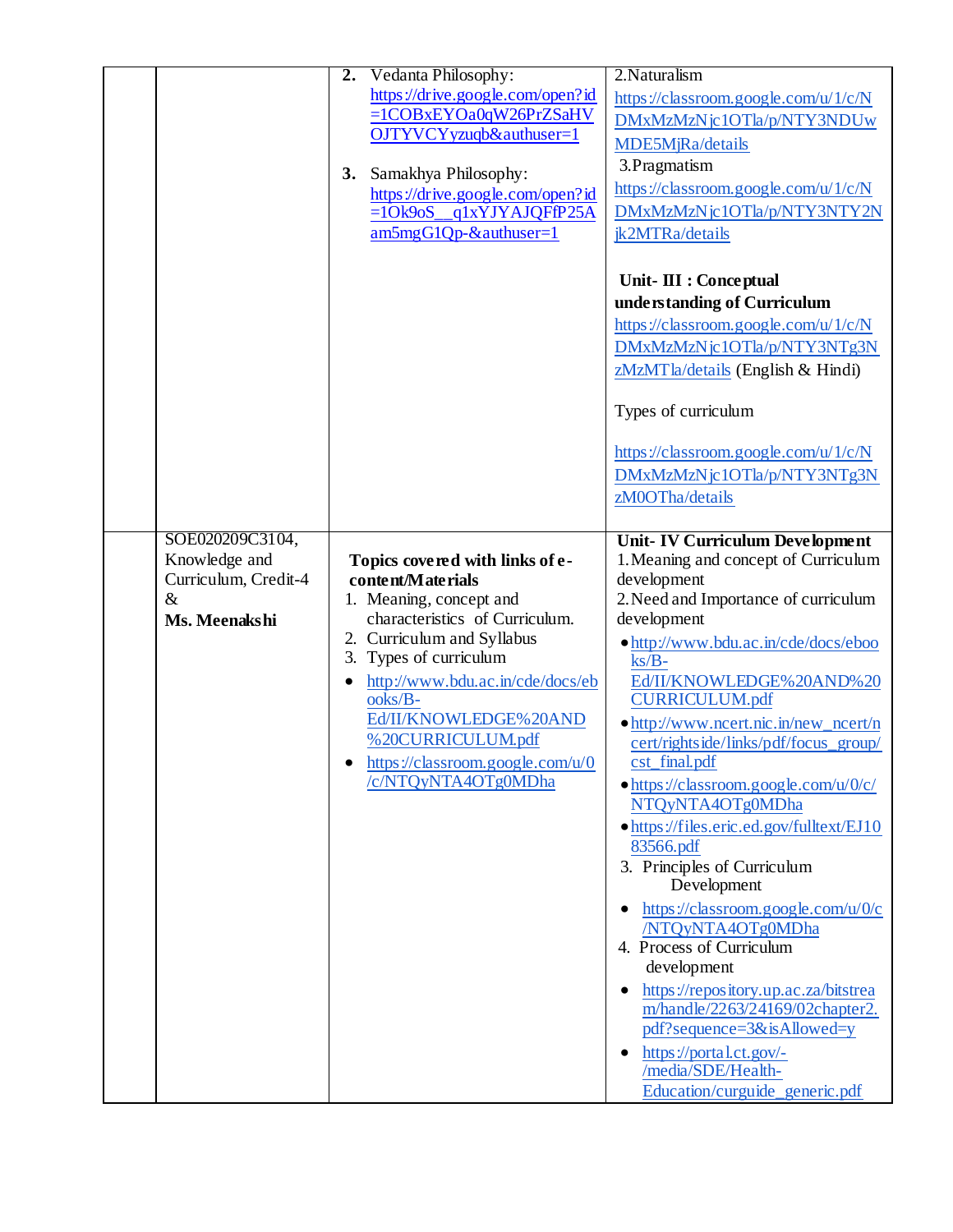| 3 | SOE020210C3104,<br>Pedagogy of Hindi &<br>$\overline{4}$ |           | Unit-2 हिंदी भाषा शिक्षण की विभिन्न विधाएँ           |    | Unit-2 हिंदी भाषा शिक्षण की विभिन्न विधाएँ                 |
|---|----------------------------------------------------------|-----------|------------------------------------------------------|----|------------------------------------------------------------|
|   | Mrs. Archana Yadav                                       |           | Topics covered with links of e-<br>content/Materials |    | Topics to be covered with links of e-<br>content/Materials |
|   |                                                          | 1.        | पद्य शिक्षण का अर्थ, उदेश्य एवम् महत्व               |    | 1. गद्य शिक्षण की विधियाँ एवम् सोपान                       |
|   |                                                          |           | https://drive.google.com/drive/u/                    |    | https://drive.google.com/drive/u/2/                        |
|   |                                                          |           | 2/folders/0B2G9O7ZkZsWRfkw                           |    | my-drive                                                   |
|   |                                                          |           | zWkZEcHVCX1dkd3R3cXQ2U                               | 2. | व्याकरण शिक्षण का अर्थ, उदेश्य एवम् महत्व                  |
|   |                                                          |           | VBkUlgySIR0RElzZ092NU1IU                             |    | https://classroom.google.com/u/2/c                         |
|   |                                                          |           | FlpQ1AwOWs                                           |    | /NTQ0NTA5MzQxNDBa                                          |
|   |                                                          | 2.        | पद्य शिक्षण की विधियाँ एवम् सोपान                    | 3. | व्याकरण शिक्षण की विधियाँ एवम् सोपान                       |
|   |                                                          |           | https://drive.google.com/drive/u/                    |    | https://classroom.google.com/u/2/c                         |
|   |                                                          |           | 2/folders/0B2G9O7ZkZsWRfkw                           |    | /NTQ0NTA5MzQxNDBa                                          |
|   |                                                          |           | zWkZEcHVCX1dkd3R3cXQ2U                               |    |                                                            |
|   |                                                          |           | VBkUlgySIR0RElzZ092NU1IU                             |    |                                                            |
|   |                                                          |           | FlpQ1AwOWs                                           |    |                                                            |
|   |                                                          | <b>3.</b> | गद्य शिक्षण का अर्थ, उदेश्य एवम् महत्व               |    |                                                            |
|   |                                                          |           | https://drive.google.com/drive/u/<br>$2/my$ -drive   |    |                                                            |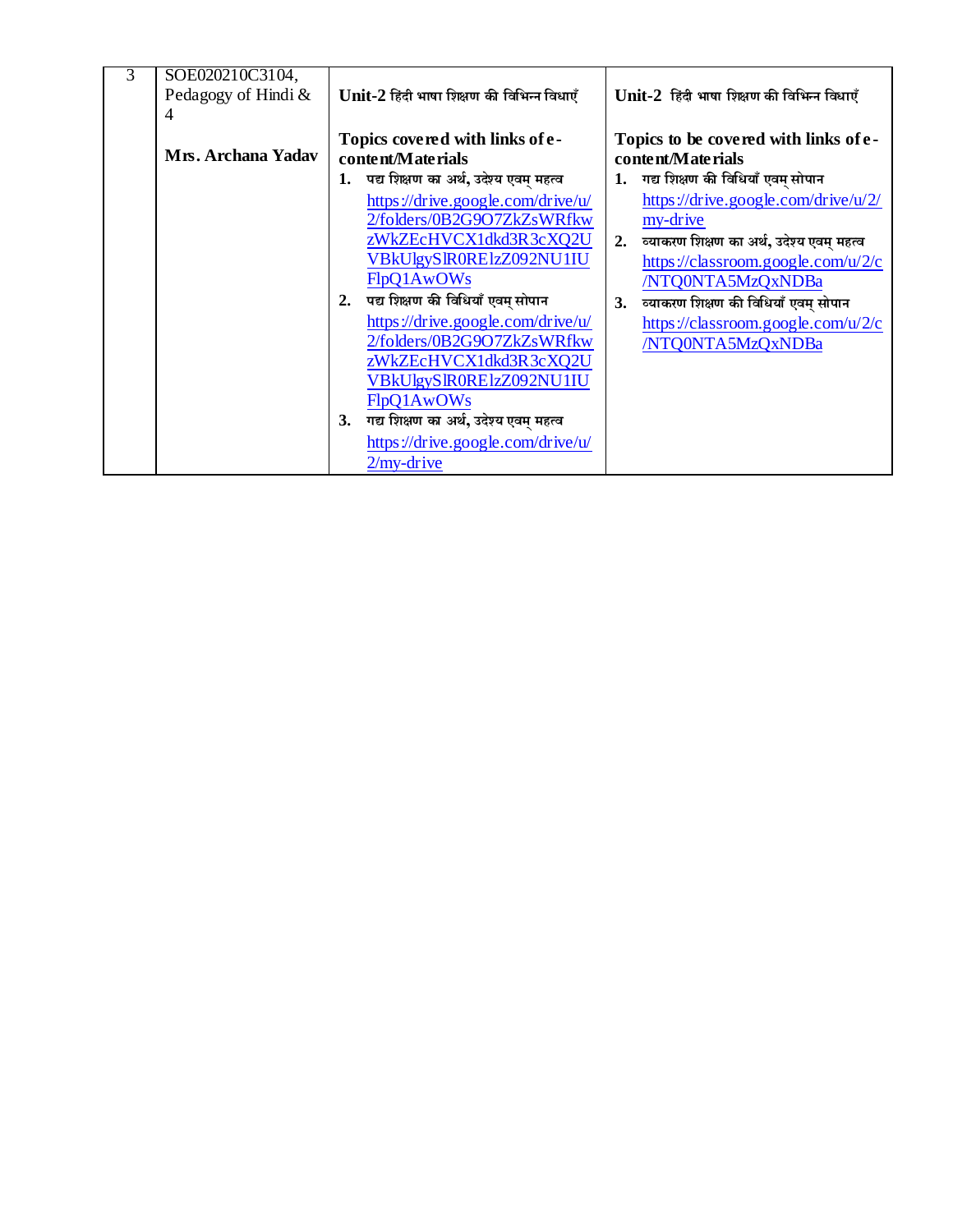| $\overline{4}$ | SOE020211C3104,     | Unit-4                                             | Unit-4                                  |
|----------------|---------------------|----------------------------------------------------|-----------------------------------------|
|                | Pedagogy of English | 1 Basic Teaching Skills:                           | 1. Importance of Role Play              |
|                | &4                  | <b>Skill of Introduction</b><br>$\mathbf{a}$       | https://www.pbcexpo.com.au/blog         |
|                |                     | https://www.youtube.com/watch                      | /reasons-why-role-playing-is-           |
|                | Dr. Manju           | $?v=ff1gxRq-4M$                                    | important-for-your-child                |
|                |                     | <b>Skill of Explanation</b><br>$\mathbf{b}$        | <b>Smart Classrooms</b><br>2.           |
|                |                     | https://www.youtube.com/watch                      | • https://www.entrepreneur.com/ar       |
|                |                     | ?v=y6C3OZnos9k                                     | tic le/322587                           |
|                |                     | <b>Skill of Probing Questions</b><br>$\mathbf{c})$ | • https://universityhomeworkhelp.c      |
|                |                     | https://www.youtube.com/watch                      | om/10-benefits-10-concerns-             |
|                |                     | ?v=bkabm2xn8mU                                     | about-smart-classes/                    |
|                |                     | <b>Skill of Stimulus Variation</b><br>d)           |                                         |
|                |                     | https://www.youtube.com/watch                      | 3. Concept of Action Research           |
|                |                     | $?v=Tw73Ac4$ wp4                                   | • https://www.slideshare.net/lady       |
|                |                     | <b>Skill of Classroom</b><br>e)                    | han/action-research-14056026            |
|                |                     | <b>Management</b>                                  |                                         |
|                |                     | https://www.youtube.com/watch                      | • https://www.slideshare.net/hass       |
|                |                     | ?v=F9yv0T9435I                                     | yb/action-research-48828735             |
|                |                     | <b>Skill of using Black Board</b><br>$\mathbf f$   |                                         |
|                |                     | https://www.youtube.com/watch                      |                                         |
|                |                     | ?v=QP-ADfkvXRY                                     | 4. Remedial Teaching                    |
|                |                     | Skill of using<br>$\mathbf{g}$ )                   | https://mocktime.com/books/ch           |
|                |                     | <b>Reinforcement</b>                               | apter-10-remedial-teaching-             |
|                |                     | https://www.youtube.com/watch                      | language-english-for-ctet-tet-          |
|                |                     | ?v=83UjueaSjAU                                     | exams/                                  |
|                |                     | 2. Importance of Planning Co-                      | https://www.edb.gov.hk/en/edu           |
|                |                     | <b>Curricular Activities:</b>                      |                                         |
|                |                     | <b>Discussions</b><br>a)                           | system/special/resources/serc/ir        |
|                |                     | https://drive.google.com/open?id                   | tp/book-3.html                          |
|                |                     | =19xUXPPo4ysCXf2_IlOHbbRL                          |                                         |
|                |                     | SOLgF_0Xr&authuser=0                               |                                         |
|                |                     | <b>De bates</b><br>$\mathbf{b}$ )                  |                                         |
|                |                     | https://drive.google.com/open?id                   |                                         |
|                |                     | $=1$ ynN_s-22YxaR83_4QAS2-                         |                                         |
|                |                     | ZJlbPm57QWY&authuser=0<br><b>Language Games</b>    |                                         |
|                |                     | c)<br>https://drive.google.com/open?id             |                                         |
|                |                     | =1r3YU5GgD1R8ye6yenMfxB6u                          |                                         |
|                |                     | lwveZy7Cd&authuser=0                               |                                         |
| $\overline{4}$ | SOE020211C3104,     | Unit- $2$                                          | Unit-2, 3 (some components)             |
|                | Pedagogy of English | 1. Methods<br>Approaches<br>and                    |                                         |
|                | &4                  | (Discussed in the class. Material                  | Constructivist<br>1.<br>Approach        |
|                |                     | was sent for revision.) (PDF                       | (Discussed in the class. Material       |
|                | Dr. Kiran           | attached at Point No.06).                          | for<br>revision.)<br>will<br>be<br>sent |
|                |                     | 2. Methods of Teaching (Discussed                  | https://drive.google.com/open?id=       |
|                |                     | in the class. Material was sent for                | 1X4fGLEIm7NBD-                          |
|                |                     | revision.) (PDF attached).                         | ODrEnX1BP6yRJzTNx8o&authu               |
|                |                     | 3. Inductive<br>and<br>Deductive                   | $ser=0$                                 |
|                |                     | approach (Discussed in the class.                  | Whole<br>2.<br>Language<br>approach     |
|                |                     | Material was sent for revision.)                   | (Partially discussed in the class.      |
|                |                     | Link:                                              | So, multiple links will be sent for     |
|                |                     | https://www.slideshare.net/erinio                  | understanding<br>proper<br>and          |
|                |                     | mahusay/inductive-vs-deductive-                    | revision). (PDF Attached)               |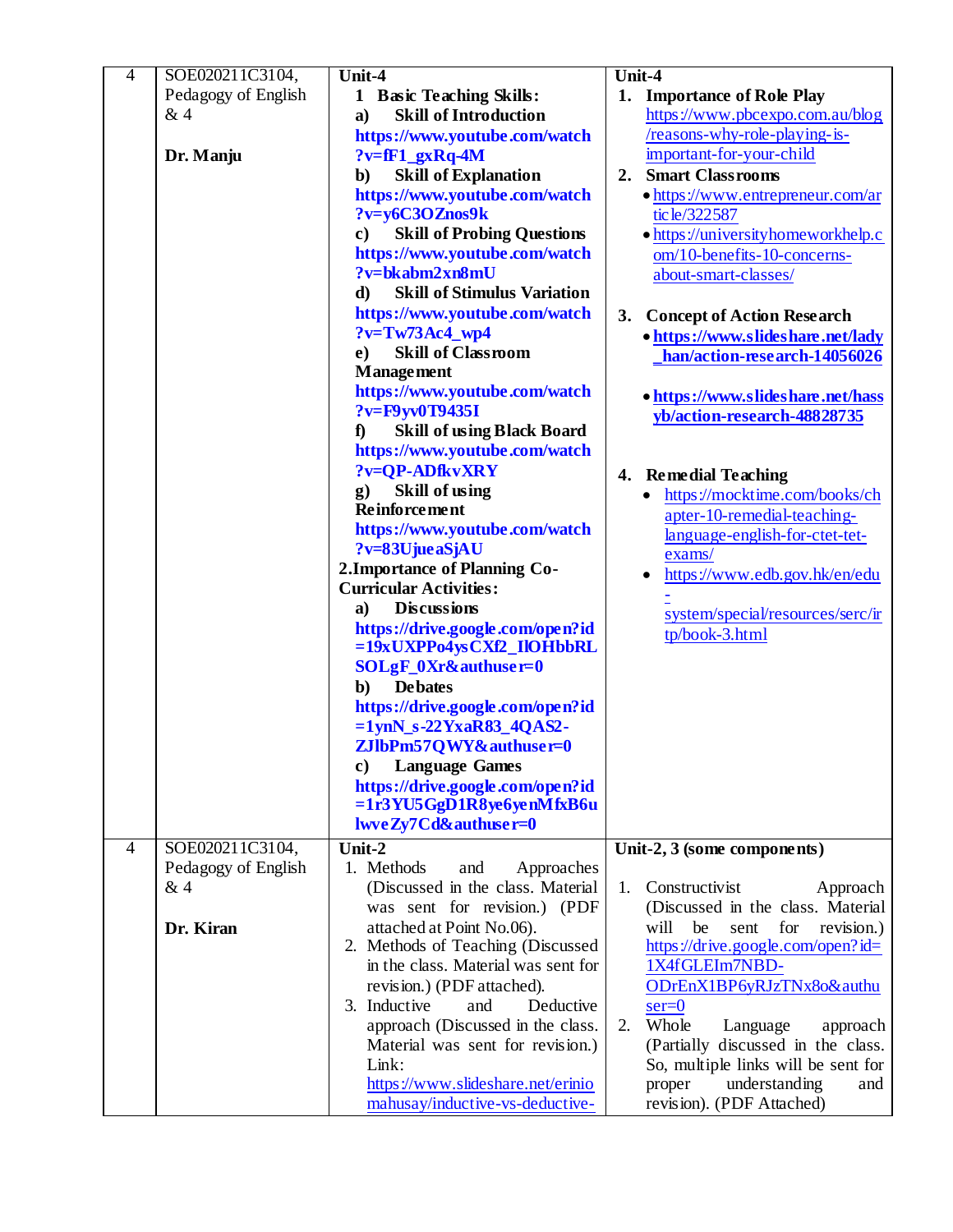|                                                                              |                        | method and also covered in the<br>pdf.<br>4. Communicative<br>approach<br>to<br>language teaching and learning<br>(Not discussed in the class. So,<br>multiple links were sent for<br>understanding<br>and<br>proper<br>Link:<br>revision).<br>https://www.teachingenglish.org.<br>uk/article/communicative-<br>approach<br>https://youtu.be/rgg4uD6ErX8<br>https://www.youtube.com/watch?<br>v=kIzKCJoABS0&feature=share<br>5. Google classroom assignment<br>differentiate<br>was<br>given<br>to<br>between Inductive and deductive<br>approaches for the purpose of<br>formative assessment.<br>6. Students won't be<br>able<br>to<br>access the library. Therefore,<br>pdf link to this book was<br>shared which covers around<br>80%<br>of<br>the<br>syllabus.<br>https://www.pdfdrive.com/jere<br>my-harmer-the-practice-of-<br>english-language-teaching- | 3.<br>4.<br>5.<br>6.<br>7.           | Structural Approach (Partially<br>discussed in the class. So, multiple<br>links will be sent for proper<br>understanding and revision). Link<br>https://drive.google.com/open?id=<br>$11qqT -$<br>Ss0A_uhpSHy4j95u9WEp33EiO<br>RG&authuser=0<br>Teaching of Prose<br>(Partially<br>discussed.<br>For<br>further<br>will<br>understanding,<br>links<br>be<br>shared.) (PDF Attached)<br>Teaching of Poetry<br>(Partially)<br>discussed.<br>For<br>further<br>will<br>understanding,<br>links<br>be<br>shared.) (PDF Attached)<br>Teaching of Grammar (Partially<br>discussed.<br>further<br>For<br>will<br>understanding, links<br>be<br>shared.) (PDF Attached)<br>Teaching<br>of<br>Composition<br>(Partially discussed. For further<br>understanding, links will<br>be<br>shared.) (PDF Attached) |
|------------------------------------------------------------------------------|------------------------|------------------------------------------------------------------------------------------------------------------------------------------------------------------------------------------------------------------------------------------------------------------------------------------------------------------------------------------------------------------------------------------------------------------------------------------------------------------------------------------------------------------------------------------------------------------------------------------------------------------------------------------------------------------------------------------------------------------------------------------------------------------------------------------------------------------------------------------------------------------|--------------------------------------|-----------------------------------------------------------------------------------------------------------------------------------------------------------------------------------------------------------------------------------------------------------------------------------------------------------------------------------------------------------------------------------------------------------------------------------------------------------------------------------------------------------------------------------------------------------------------------------------------------------------------------------------------------------------------------------------------------------------------------------------------------------------------------------------------------|
| SOE020212C3104,<br>$\overline{5}$                                            |                        | e34313742.html<br>Unit-II                                                                                                                                                                                                                                                                                                                                                                                                                                                                                                                                                                                                                                                                                                                                                                                                                                        |                                      | Unit-IV                                                                                                                                                                                                                                                                                                                                                                                                                                                                                                                                                                                                                                                                                                                                                                                             |
| Pedagogy of Social<br>Science & 4<br>Dr. Chandvir<br>$\&$<br>Dr. Shankar Lal |                        | 1. Narration cum discussion,<br>Problem solving (meaning, uses<br>and limitations)<br>http://www.preservearticles.com/<br>history/the-narration-and-<br>discussion-method-of-teaching-<br>history/5367                                                                                                                                                                                                                                                                                                                                                                                                                                                                                                                                                                                                                                                           | $\bullet$                            | 1. Meaning of evaluation and<br>examination<br>https://physicscatalyst.com/graduat<br>ion/evaluation-in-education/<br>https://www.slideshare.net/jkdange<br>/examination-and-evaluation                                                                                                                                                                                                                                                                                                                                                                                                                                                                                                                                                                                                             |
|                                                                              | $\bullet$<br>$\bullet$ | http://anildcsicollege.blogspot.co<br>m/2014/06/methods-and-<br>strategies-of-teaching.html<br>2. Unit Plan: objective, needs and<br>importance<br>3. Lesson plan : objective, needs<br>and importance<br>http://egyankosh.ac.in/bitstream/<br>123456789/7185/1/Unit-2.pdf<br>http://www.ascd.org/publications<br>/books/109051/chapters/Lesson-<br>Plans-and-Unit-Plans@-The-<br>Basis-for-Instruction.aspx                                                                                                                                                                                                                                                                                                                                                                                                                                                     | 2.<br>٠<br>$\bullet$<br>٠<br>3.<br>٠ | Tools of evaluation in social<br>science (Check list, observation,<br>interview)<br>http://www.northernc.on.ca/leid/<br>docs/ja_developchecklists.pdf<br>https://education.nsw.gov.au/teac<br>hing-and-learning/professional-<br>learning/evaluation-resource-<br>hub/collecting-data/observation<br>https://cals.arizona.edu/sfcs/cyfer<br>net/cyfar/Intervu5.htm<br>Types of test (Meaning,<br>Construction, Merit, Limitation)<br>https://jeremiahkimaublog.wordp                                                                                                                                                                                                                                                                                                                                |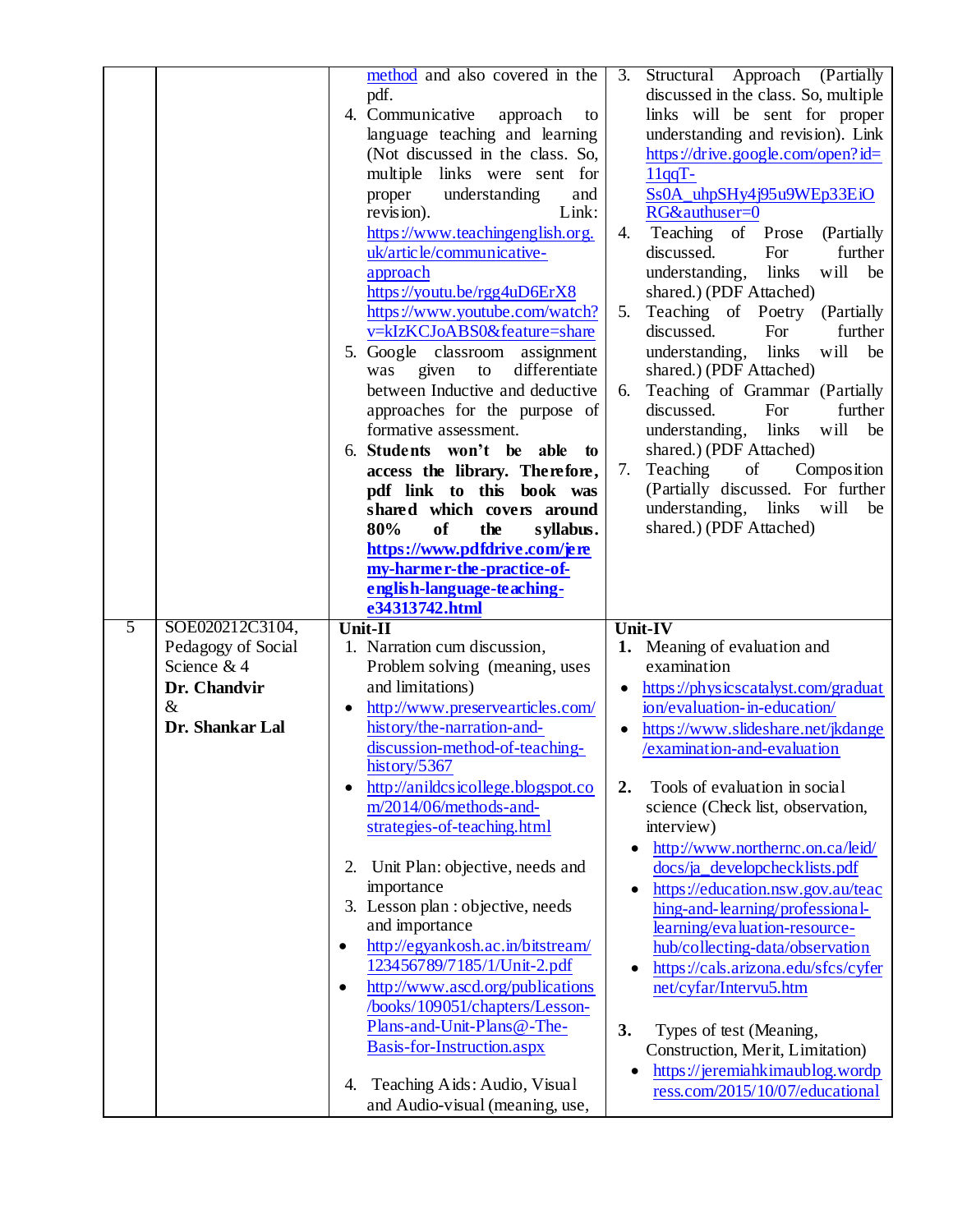|   |                                                                       | merit and limitation)<br>https://www.modishproject<br>$\bullet$<br>.com/audio-visual-<br>materials-teaching-social-<br>studies-2/<br>https://www.youtube.com/<br>watch?v=04w_MxkqkwM                    | -measurement-and-evaluation-<br>types-of-tests-and-and-their-<br>construction/<br>https://www.onlineassessmenttoo<br>l.com/knowledge-<br>center/assessment-knowledge-<br>center/what-are-the-types-of-<br>assessment/item10637<br>https://www.pearsonlearned.com/<br>٠<br>4-common-types-of-tests-<br>teachers-give-and-why<br>4.<br>Concept, Need and importance<br>of diagnostic and remedial work<br>in social science<br>http://www.yourarticlelibrary.com/<br>statistics-2/diagnostic-test-<br>concept-construction-and-barriers-<br>statistics/92543<br>https://www.slideshare.net/techcre<br>ation/diagnostic-testing-remedial-<br>teaching<br>https://aai.ku.edu/sites/aai.ku.edu/f<br>iles/docs/conference/NCME17_O<br>badare-<br>Akpata_Terwase_A_Tool_for_Q<br>uality_Control_in_Education_Pa<br>per.pdf |
|---|-----------------------------------------------------------------------|---------------------------------------------------------------------------------------------------------------------------------------------------------------------------------------------------------|---------------------------------------------------------------------------------------------------------------------------------------------------------------------------------------------------------------------------------------------------------------------------------------------------------------------------------------------------------------------------------------------------------------------------------------------------------------------------------------------------------------------------------------------------------------------------------------------------------------------------------------------------------------------------------------------------------------------------------------------------------------------------------------------------------------------|
| 6 | SOE020213C3104,<br>Pedagogy of<br>Mathematics & 4<br>Dr. Neha Bishnoi | $\overline{\text{Unit}}$<br>1. Laboratory Method<br>https://drive.google.com/open?id<br>$\bullet$<br>$=1$ DCicbaWp6m4PwpDfWfi8H<br>66AmyuCbqu                                                           | http://www.yourarticlelibrary.com/<br>education/diagnostic-evaluation-<br>and-remedial-instruction/45222<br>Unit<br>1. Problem Solving Method<br>https://drive.google.com/open?id=<br>$\bullet$<br>1eNPha1OjtPmfI3B_cW-<br>LRr5A4NL8DBaN                                                                                                                                                                                                                                                                                                                                                                                                                                                                                                                                                                            |
|   |                                                                       | 2. Project Method<br>https://thiyagumath.blogspot.com<br>/2011/05/module-10-project-<br>method.html<br>http://studylecturenotes.com/proj<br>ect-method-of-teaching-meaning-<br>advantage-disadvantages/ | <b>Activity Based Method</b><br>2.<br>https://www.youtube.com/watch?v<br>$\bullet$<br>=eZHItWWBPCY&t=202s<br>https://drive.google.com/open?id=<br>1eYb0g_C0dc_lBsyAdwJ8elhpPD<br>rvqzMg<br>3. Techniques of teaching<br>mathematics<br>• https://drive.google.com/open?id=<br>lewqC7ZGHwBq2gozHppfGOLK<br>clYTMR-xX                                                                                                                                                                                                                                                                                                                                                                                                                                                                                                 |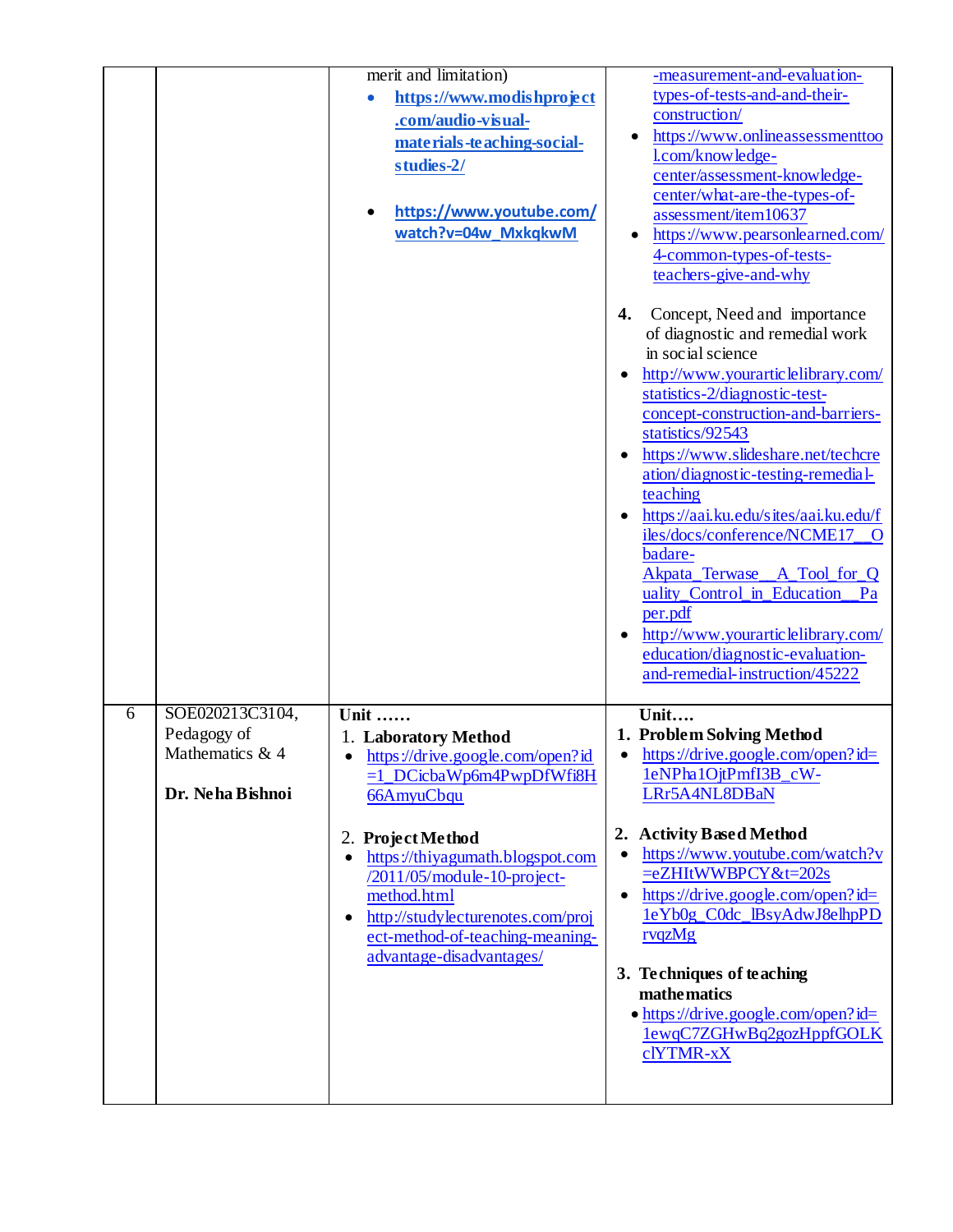| 7              | SOE020214C3104,      | Unit II                                  | Unit-III                                       |
|----------------|----------------------|------------------------------------------|------------------------------------------------|
|                | Pedagogy of Life     | 1. Teaching Skills with components       | 1. Learning Resources and                      |
|                | Science, & 4         | (this content was shared in life         | Instructional aids                             |
|                |                      | science whatsap group)                   | 2.<br>Field trip                               |
|                | Ms. Meenakshi        | Format of micro lesson with              | 3.<br>Role of Internet in Science              |
|                |                      | sample                                   | 4.<br>Instructional aids and its type          |
|                |                      | https://classroom.google.com/u/0         | 5.<br>Text Books,                              |
|                |                      | /c/NTQ0MzA2NjAwMTBa                      | Internet/ICT,<br>6.                            |
|                |                      | Unit-III                                 | http://www.ncert.nic.in/departments/ni         |
|                |                      | Co-curricular activities                 |                                                |
|                |                      | 1.                                       | e/desm/publication/pdf/phy_sci_partI.p         |
|                |                      | 2.<br>Science Exhibition                 | df                                             |
|                |                      | 3.<br>Science Club                       |                                                |
|                |                      | Science Fair<br>4.                       | http://www.ncert.nic.in/departments/ni         |
|                |                      | https://classroom.google.com/u/          | e/desm/publication/pdf/phy_sci_PartII.         |
|                |                      | 0/c/NTQ0MzA2NjAwMTBa                     | <u>pdf</u>                                     |
|                |                      |                                          | 7.<br>Aquarium, Herbarium,                     |
|                |                      |                                          | Vivarium                                       |
|                |                      |                                          | http://egyankosh.ac.in/bitstream/12345         |
|                |                      |                                          | 6789/13089/1/Unit-2.pdf                        |
|                |                      |                                          | 8.<br>Science Laboratory                       |
|                |                      |                                          | 9. Practical work in science                   |
|                |                      |                                          | (https://sites.nationalacademies.org/cs/       |
|                |                      |                                          | groups/dbassesite/documents/webpage            |
|                |                      |                                          | /dbasse_073330.pdf)                            |
|                |                      |                                          | Role of Life science<br>10.                    |
|                |                      |                                          | Teacher                                        |
|                |                      |                                          | http://epathshala.nic.in/wp-                   |
|                |                      |                                          | content/doc/NCF/Pdf/science.pdf                |
|                |                      |                                          |                                                |
| $\overline{8}$ | SOE020215C3104,      | Unit                                     | <b>Unit</b>                                    |
|                | Pedagogy of Physical | (1) Lesson Plan Meaning,                 | (1) Evaluation: CCE, meaning and               |
|                | Science & 4          | Essential features,                      | needs, Types, Qualities of a                   |
|                |                      | Advantages, Requirement,                 | good test, Blue Print,                         |
|                | Dr. Neha Bishnoi     | Approaches to Lesson Plan:               | construction of an                             |
|                |                      | Herbertian Approach,                     | achievement test.                              |
|                |                      | https://drive.google.com/open?i          | https://drive.google.com/open?id=              |
|                |                      | d=1ZHXOo3iqCJ6MOkcVSyY                   | 1XBn8LnG2x6G0MPATO8raXD                        |
|                |                      | HgHhHEMUotknd&authuser=                  | nmkodyjK1R                                     |
|                |                      |                                          |                                                |
|                |                      |                                          | https://drive.google.com/open?id=<br>$\bullet$ |
|                |                      | https://drive.google.com/open?i          | 1c9zyjw0zaLPncBj036oMx5TzB                     |
|                |                      | d=1ZX6pZJg9Q-                            | WFo77GE                                        |
|                |                      | LZeo3y_frwWGVPOXxD0-                     | https://www.youtube.com/watch?v                |
|                |                      | Lz&authuser=0                            | $=$ FH2183wWQCY                                |
|                |                      |                                          | • https://www.youtube.com/watch?               |
|                |                      | (2) Constructivist Approach              | v=oOHqccBLQZs                                  |
|                |                      | https://drive.google.com/open<br>$\circ$ | • https://www.youtube.com/watch?               |
|                |                      | $?id=1HPY_icCdZG70Oq9qP$                 | v=V8Reyk4Xw7A                                  |
|                |                      | mDYo0ONF_stLdbe&authus                   | • https://www.youtube.com/watch?               |
|                |                      | $er=0$                                   | v=X9aS21pYWTY                                  |
|                |                      | https://sites.google.com/site/c          | • https://www.youtube.com/watch?               |
|                |                      | onstructivism512/Home/lesso              | v=S5m60VEXdfw&feature=yout                     |
|                |                      | n-plan                                   |                                                |
|                |                      |                                          | u.be                                           |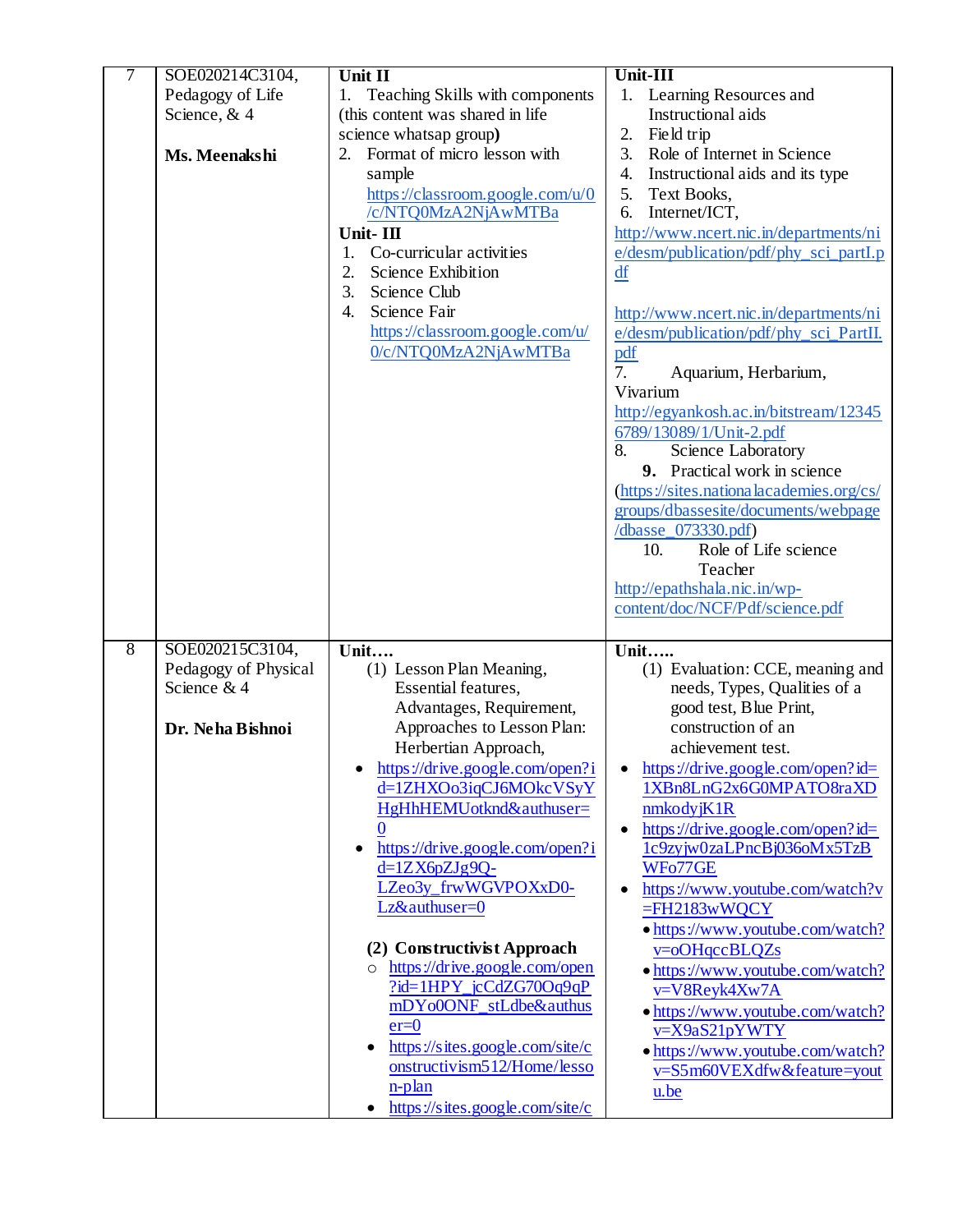|   |                                                                                                                           | onstructivismgroupproject/ex<br>amples<br>https://www.youtube.com/wat<br>ch?v=jUPYoeB42pA<br>https://www.youtube.com/wat<br>$ch?v=v$ - $AhqQbY7w&t=855s$<br>https://www.youtube.com/wat<br>ch?v=7xvB70MmmNI                                                                                                                                                                                 | • https://www.youtube.com/watch?<br>$v = gRNq$<br>mDcdQU&feature=youtu.be<br>(2) Instructional Aids: Meaning,<br>Need, Types and<br><b>Development</b><br>https://www.indiastudychannel.co<br>$\bullet$<br>m/resources/120148-Teaching-<br>Aids-Their-Needs-Types-and-<br>Importance-Of-Teaching-Aids-In-<br>Teaching-Learning-Process.aspx<br>http://epgp.inflibnet.ac.in/epgpdata<br>/uploads/epgp_content/S000013E<br>N/P001458/M017444/ET/1497612<br>105Paper12%3BModule25%3BET<br>ext.pdf<br>https://www.slideshare.net/deepati<br>1/teaching-aids-39749045<br>https://drive.google.com/open?id=<br>1gYabV_TvYWvRvv7YU68zEXt<br>UkY9gIyV0<br>(3) Improvised Apparatus<br>https://drive.google.com/open?id=<br>$\bullet$<br>1bFRMRaGsdyg8bXyGykfLns4O<br>360bLCzU<br>https://drive.google.com/open?id=<br>1bJBSgdP3w_6YAH6UjJ7ruzWE<br>mTLUNPZ5<br>https://drive.google.com/open?id=<br>1bRe1if-<br>3zoZXMTayG0H1Wv_Y4T3I1Jfy<br>http://iosrjournals.org/iosr-<br>jrme/papers/Vol-4%20Issue-<br>1/Version-1/C04111418.pdf |
|---|---------------------------------------------------------------------------------------------------------------------------|---------------------------------------------------------------------------------------------------------------------------------------------------------------------------------------------------------------------------------------------------------------------------------------------------------------------------------------------------------------------------------------------|-------------------------------------------------------------------------------------------------------------------------------------------------------------------------------------------------------------------------------------------------------------------------------------------------------------------------------------------------------------------------------------------------------------------------------------------------------------------------------------------------------------------------------------------------------------------------------------------------------------------------------------------------------------------------------------------------------------------------------------------------------------------------------------------------------------------------------------------------------------------------------------------------------------------------------------------------------------------------------------------------------------------------------|
| 9 | SOE020216C3104,                                                                                                           | Unit - I, II & III are completed.                                                                                                                                                                                                                                                                                                                                                           |                                                                                                                                                                                                                                                                                                                                                                                                                                                                                                                                                                                                                                                                                                                                                                                                                                                                                                                                                                                                                               |
|   | Pedagogy of<br>Economics & $4$<br>$\boldsymbol{\&}$<br>SOE020217C3104,<br>Pedagogy of<br>Commerce & 4<br>Dr. Saran Prasad | Unit-IV<br>(i) Methods<br>of<br>teaching<br>commerce: Lecture, Project,<br>Problem solving.<br>https://www.slideshare.net/FI<br>$\bullet$<br>ROZQURESHI/lecture-<br>method-64021226<br>https://www.slideshare.net/ke<br>$\bullet$<br>erthigopi222/lecture-method-<br>32981272<br>https://www.slideshare.net/sal<br>$\bullet$<br>lantes/project-method-ppt<br>https://www.slideshare.net/jal | Unit-IV<br>(i) Formative<br>V/s<br>Summative<br>Assessment.<br>https://www.slideshare.net/Cind<br>sBaares/types-of-assessment-<br>37820430<br>https://www.slideshare.net/jchee<br>k2008/formative-assessment-vs-<br>summative-assessment<br>(ii) Construction of Achievement<br>test in commerce                                                                                                                                                                                                                                                                                                                                                                                                                                                                                                                                                                                                                                                                                                                              |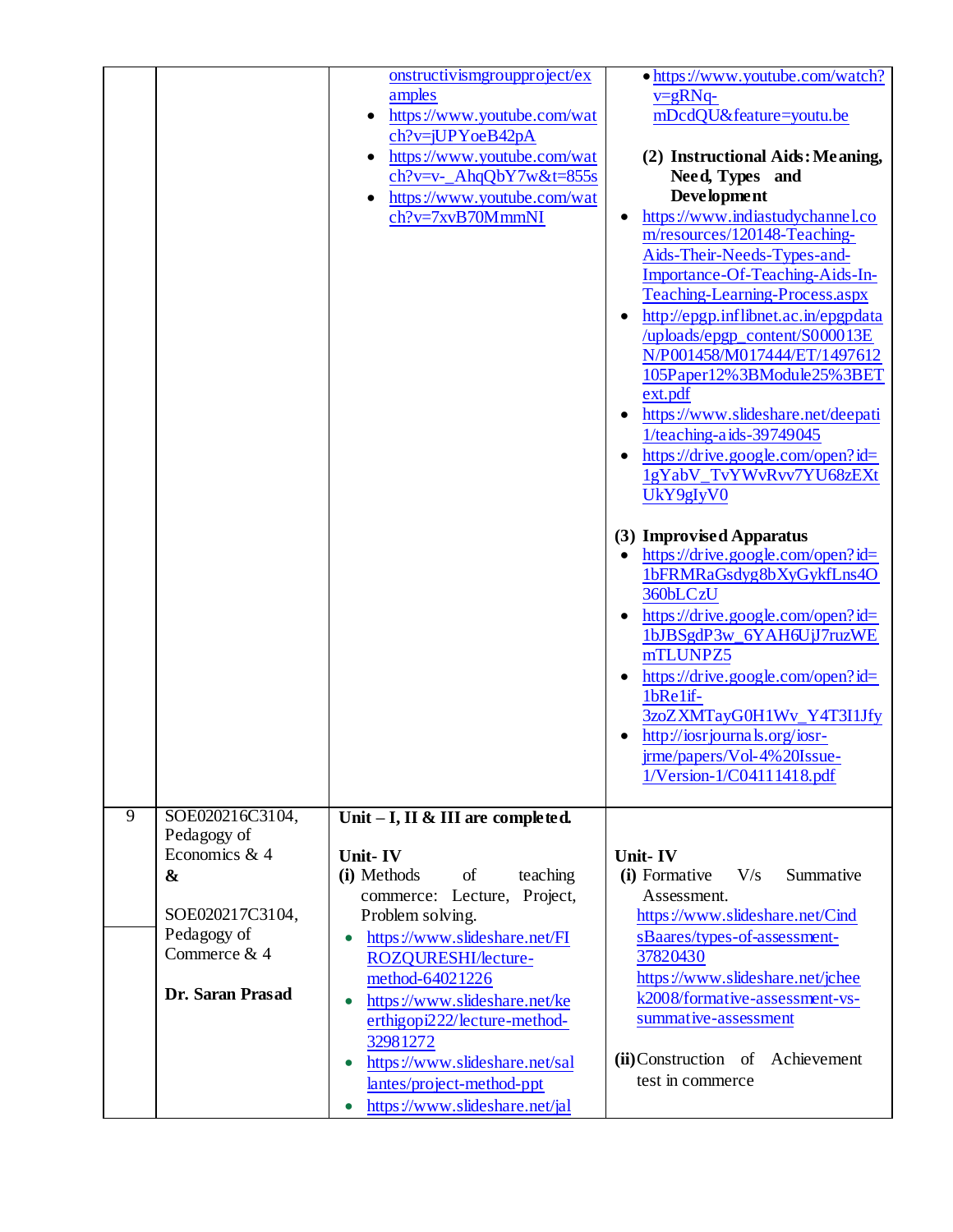|    |                                     | paJalpa/problem-solving-                          | https://www.slideshare.net/Navanita19         |
|----|-------------------------------------|---------------------------------------------------|-----------------------------------------------|
|    |                                     | method-70785955                                   | 86/how-to-make-question-paper                 |
|    |                                     |                                                   | https://www.slideshare.net/manu               |
|    |                                     | $(ii)$ Co-curricular<br>activities:               | sethi927/achievement-tests                    |
|    |                                     | Objectives & Various types.                       |                                               |
|    |                                     | https://www.slideshare.net/sar                    |                                               |
|    |                                     | madamy/cocurricular-                              |                                               |
|    |                                     | activities-31394686                               |                                               |
|    |                                     |                                                   |                                               |
|    |                                     | https://www.slideshare.net/sh                     |                                               |
|    |                                     | aziazamir3/cocurricular-                          |                                               |
|    |                                     | activities                                        |                                               |
|    |                                     | (iii) Different<br><b>Types</b><br>$Co-$<br>of    |                                               |
|    |                                     | for<br>Scholastic<br>activities                   |                                               |
|    |                                     | strengthening<br>the                              |                                               |
|    |                                     |                                                   |                                               |
|    |                                     | understanding of commerce.                        |                                               |
|    |                                     | https://www.slideshare.net/sar                    |                                               |
|    |                                     | madamy/cocurricular-                              |                                               |
|    |                                     | activities-31394686                               |                                               |
|    |                                     | https://www.jagranjosh.com/a                      |                                               |
|    |                                     | rtic les/role-and-importance-                     |                                               |
|    |                                     | of-cocurricular-activities-at-sc                  |                                               |
| 10 | SOE020218C2024,                     | Unit-I                                            | Unit-II                                       |
|    | Art in Education                    |                                                   | Importance of Aesthetic sense                 |
|    | (Visual and<br>Performing Arts) & 4 | Concept and meaning of Art<br>1.<br>and its types | in human life.                                |
|    |                                     | https://drive.google.com/ope<br>$\bullet$         | https://drive.google.com/file/d/<br>$\bullet$ |
|    |                                     | n?id=1TZUXG5xG3YD7Vd                              | 17ehKoyT_mmlHGVZ3U4c2                         |
|    | <b>Mr. Dilip Kumar</b>              | yU-64wmSPWFUsEoRQr                                | PeID0NB_o-Uu/view                             |
|    |                                     | https://drive.google.com/ope                      | https://drive.google.com/file/d/<br>$\bullet$ |
|    |                                     | n?id=1NOLZCm-tsCrd49-                             | 1Ky1APynC4sFr8mrqK84Yzc                       |
|    |                                     | usPtEuidl4Amqifk_                                 | ckEH-ID0y3/view                               |
|    |                                     | https://drive.google.com/ope                      | Transformation<br>2.<br>- of<br>art<br>and    |
|    |                                     | $n$ ?id=16qY280m9zUXMv7te                         | Aesthetic<br>through<br>sense                 |
|    |                                     | kB5-UWQm651sEfCZ                                  | Education.                                    |
|    |                                     | https://drive.google.com/ope                      | https://drive.google.com/file/d/              |
|    |                                     | n?id=1F4rik9mxZtc-                                | 19xV44pC_S-n2pkTpi-                           |
|    |                                     | FaZc2x4Ue51zM6S-t_KK                              | CQCpu2wuHkLvBh/view                           |
|    |                                     | Importance of colours in<br>2.                    | https://drive.google.com/file/d/<br>$\bullet$ |
|    |                                     | human life.                                       | 1HmsWAv0bE8DuFq zwdW                          |
|    |                                     | https://drive.google.com/ope<br>$\bullet$         | xN6xpsEcEp8mj/view                            |
|    |                                     | $n$ ?id=170ZgKH93Y_k6jZZ2                         | Introduction of Drama and its<br>3.           |
|    |                                     | y- KVdFxZPKX6vsD                                  | types, social and educational                 |
|    |                                     | https://drive.google.com/ope<br>$\bullet$         | relevance of performing art                   |
|    |                                     | n?id=1NeFjlZo40ekznB3cJC                          | and its place in contemporary                 |
|    |                                     | xrG9BvXg-o78cr                                    | Indian society.                               |
|    |                                     | Art in daily life.<br>3.                          | https://drive.google.com/open?                |
|    |                                     | https://drive.google.com/file/<br>$\bullet$       | id=1uObPhzq0vfBk1BY2PLr                       |
|    |                                     | d/1Z9uq8xctnS1219LZGHPS                           | DCca7p6-FAkA1                                 |
|    |                                     |                                                   |                                               |
|    |                                     | tLFNvGmHMiV4/view                                 |                                               |
|    |                                     | Art as an<br>4.<br>Educational/Pedagogy tool.     |                                               |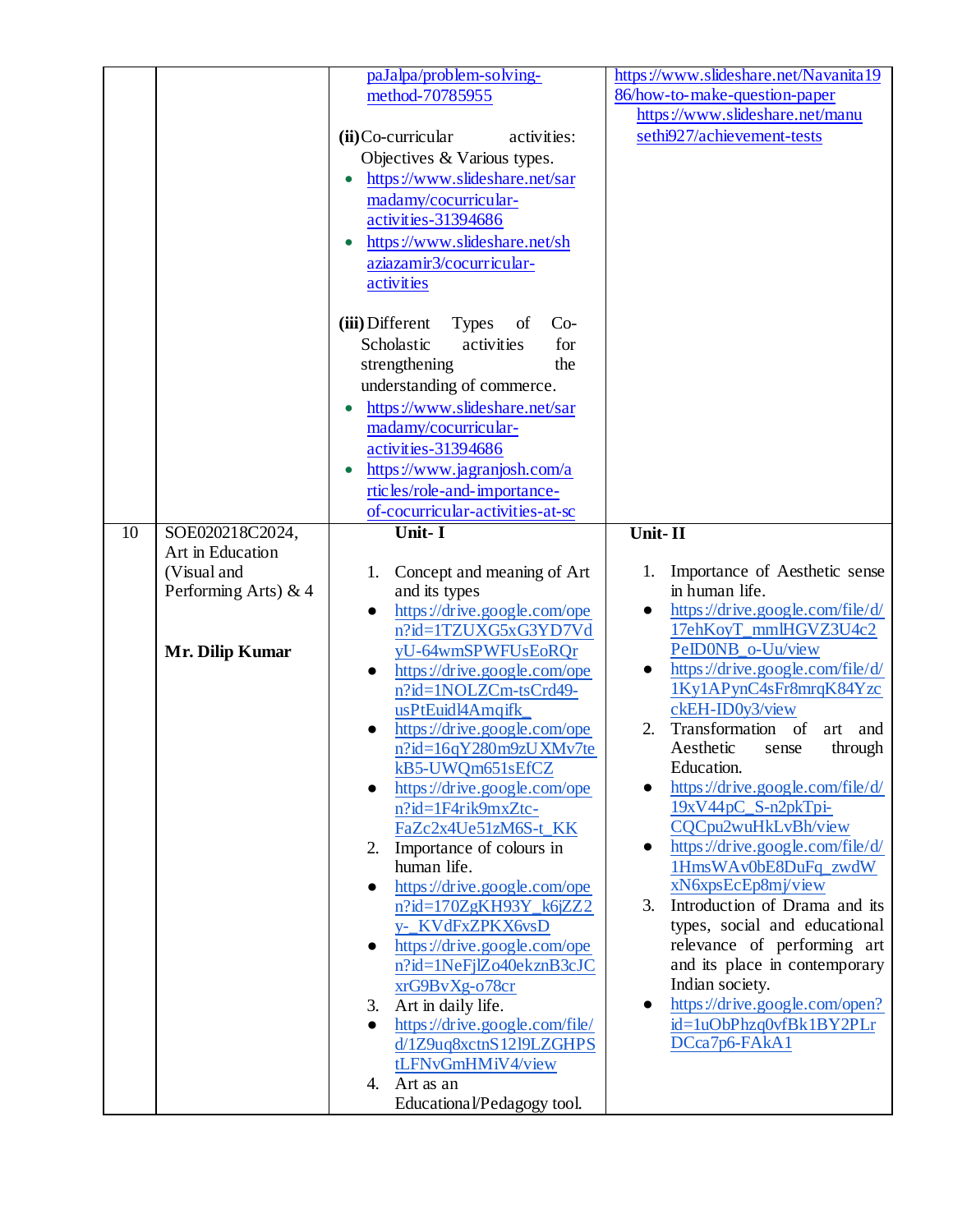| https://drive.google.com/ope<br>$\bullet$   |  |
|---------------------------------------------|--|
| $n$ ?id=1fKh0-                              |  |
| UITrdjnWO7LJrBhcwQkcY                       |  |
| hwtlYu                                      |  |
| 5. Art and other Subjects-                  |  |
| Languages, Mathematics,                     |  |
| Science, Social Studies.                    |  |
| https://drive.google.com/ope<br>$\bullet$   |  |
| n?id=10pHTPFJY5DukU0yJ                      |  |
| X05eYi9gYZStJq5Q                            |  |
| 6. Folk Art- Madhubani, Warli.              |  |
| https://drive.google.com/ope<br>$\bullet$   |  |
| n?id=1DEUSeqRmf1-                           |  |
| HHiDIWLJ9L2N5pXdeOsN                        |  |
| z                                           |  |
| https://drive.google.com/file/<br>$\bullet$ |  |
| d/17NwhCY5CqNHX-                            |  |
| AEvTuV8860I17FjQUut/vie                     |  |
|                                             |  |
| https://drive.google.com/ope<br>$\bullet$   |  |
| n?id=1bdKJBTd5bQmpSMy                       |  |
| G9z12KKnNvRZCG6NJ                           |  |
| https://drive.google.com/ope<br>$\bullet$   |  |
| n?id=19Wp5tGC4okGt5mW                       |  |
| mz070psqGfOcheHos                           |  |
| https://drive.google.com/ope<br>$\bullet$   |  |
| n?id=11edTKPqrRp-                           |  |
| EGF38tKtUNiP48m2s7PuG                       |  |
|                                             |  |
| Unit-III                                    |  |
| 1. https://classroom.google.com/u/0         |  |
| /c/NDIyMzYzMTA1Nzla/p/NTQ                   |  |
| 0MzczODg4MDZa/details                       |  |
| 2. https://www.google.com/search?           |  |
|                                             |  |
|                                             |  |
| $newwindow=1&sssrf=ALeKk02$                 |  |
| 2mik9J6Dz7UeSdu dW Gkpm                     |  |
| szQ%3A1584680895337&ei=v0                   |  |
| 90XsqkFJ6c4-                                |  |
| EPrfqDgAk&q=still+life+pancel               |  |
| &oq=still+life+pancel&gs_l=psy              |  |
|                                             |  |
| ab.30i13110.27378.333763382                 |  |
| 60.20.210.1219.0j6j101                      |  |
| .98Ws                                       |  |
| wiz0i71j0i67j0j0i2i203j0i10j                |  |
| 0i8i13i30.vi-                               |  |
| IPdgofBU&ved=0ahUKEwiKgO                    |  |
|                                             |  |
| WupKjoAhUezjgGHS39AJAQ4                     |  |
| dUDCAs&uact=5                               |  |